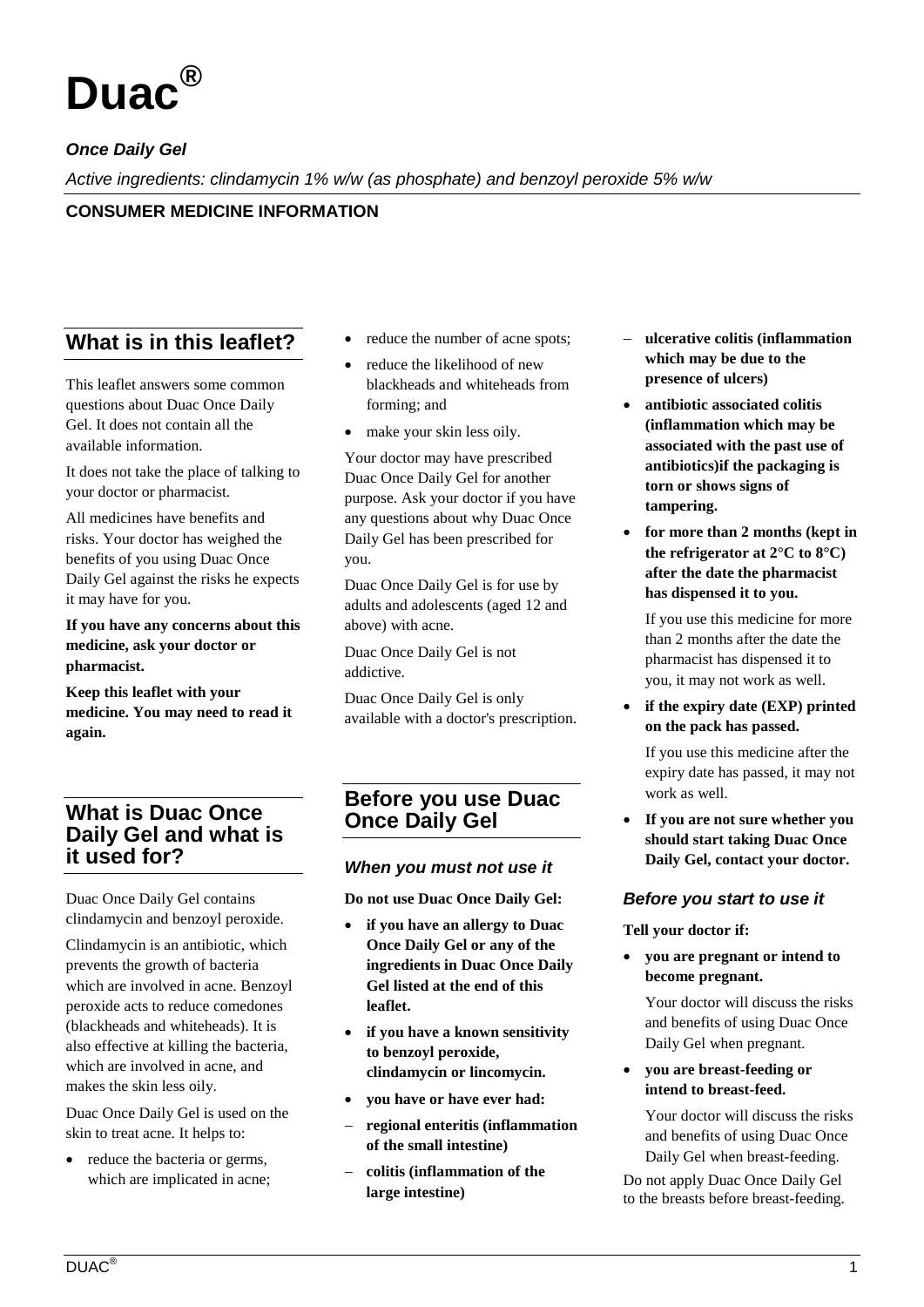**Tell your doctor or pharmacist if you have used or taken any other clindamycin or erythromycin containing medicines recently.**

**If you have not told your doctor about any of the above, tell him before you use Duac Once Daily Gel.**

### *Using other medicines*

**Tell your doctor if you are using other creams, ointments or lotions or taking any other medicine. This includes any that you buy without a prescription from a pharmacy, supermarket or health food shop.**

**These include:**

- **medicated or abrasive soaps and cleansers;**
- **chemical peels; and**
- **cosmetic products that have a strong drying effect.**

**These also include products containing:**

- **erythromycin;**
- **clindamycin;**
- **lincomycin;**
- **benzoyl peroxide;**
- **tretinoin, isotretinoin or tazarotene;**
- **salicylic acid; and**
- **alcohol.**

**These medicines may have a cumulative irritant effect or affect how well Duac Once Daily Gel works. You may need to use different amounts of your medicine or you may need to use different medicines. Your doctor will advise you.**

Your doctor and pharmacist may have more information on medicines to be careful with, or avoid while using Duac Once Daily Gel.

# **How to use Duac Once Daily Gel**

**It is important to use Duac Once Daily Gel exactly as your doctor has told you.**

Directions given to you by your doctor may differ from the information contained in this leaflet.

If you do not understand the instructions on the box, tube or this leaflet, ask your doctor or pharmacist for help.

Wash the affected area thoroughly and rinse with warm water. Lightly pat dry the skin.

Remove make-up thoroughly before applying the gel. After it has dried, you can use a non-greasy make-up.

## *How to apply Duac Once Daily Gel*

### **Duac Once Daily Gel is for application to the skin only.**

A thin film of gel should be applied to all of the area of the skin which has acne, not just the individual spots. As a guide, one fingertip (the amount of gel squeezed from the tube which reaches from the tip of your finger to the first joint) is enough to cover the face, two and one-half fingertips of gel will cover your face and back. If the gel does not rub into your skin easily, you are using too much.

Wash your hands after applying the gel.

The usual dose for Duac Once Daily Gel is apply once daily in the evening.

## *How long should you use it for*

**It may take 4-6 weeks before you see the full effects of Duac Once Daily Gel on your acne.**

**Use Duac Once Daily Gel for as long as your doctor tells you to.**

**Do not use Duac Once Daily Gel for more than 11 weeks unless your doctor tells you to.**

If you use Duac Once Daily Gel less often than you should, it may not work as well and your skin problem may not improve. Using it more often than you should may not improve your skin problem any faster and may cause or increase side effects.

**If you are not sure of how long you need to use Duac Once Daily Gel, talk to your doctor.**

### *If you forget to use it*

**If it is almost time for your next application of Duac Once Daily Gel, skip the application you missed and apply the gel when you are next meant to. Otherwise, use it as soon as you remember, and then go back to using your gel as you would normally.**

#### **Do not apply a double dose to make up for the dose that you missed.**

If you have trouble remembering to use your medicine, ask your pharmacist for some hints.

## *If you swallow it*

**Immediately telephone your doctor or Poisons Information Centre (In Australia 13 11 26; In New Zealand 0800 POISON or 0800 764 766), or go to casualty at your nearest hospital if you think that you or anyone else may have swallowed Duac Once Daily Gel. Do this even if there are no signs of discomfort or poisoning. You may need urgent medical attention. Keep this telephone number handy.**

# **While you are using Duac Once Daily Gel**

### *Things you must do*

**Tell your doctor(s) who is treating you that you are using Duac Once Daily Gel.**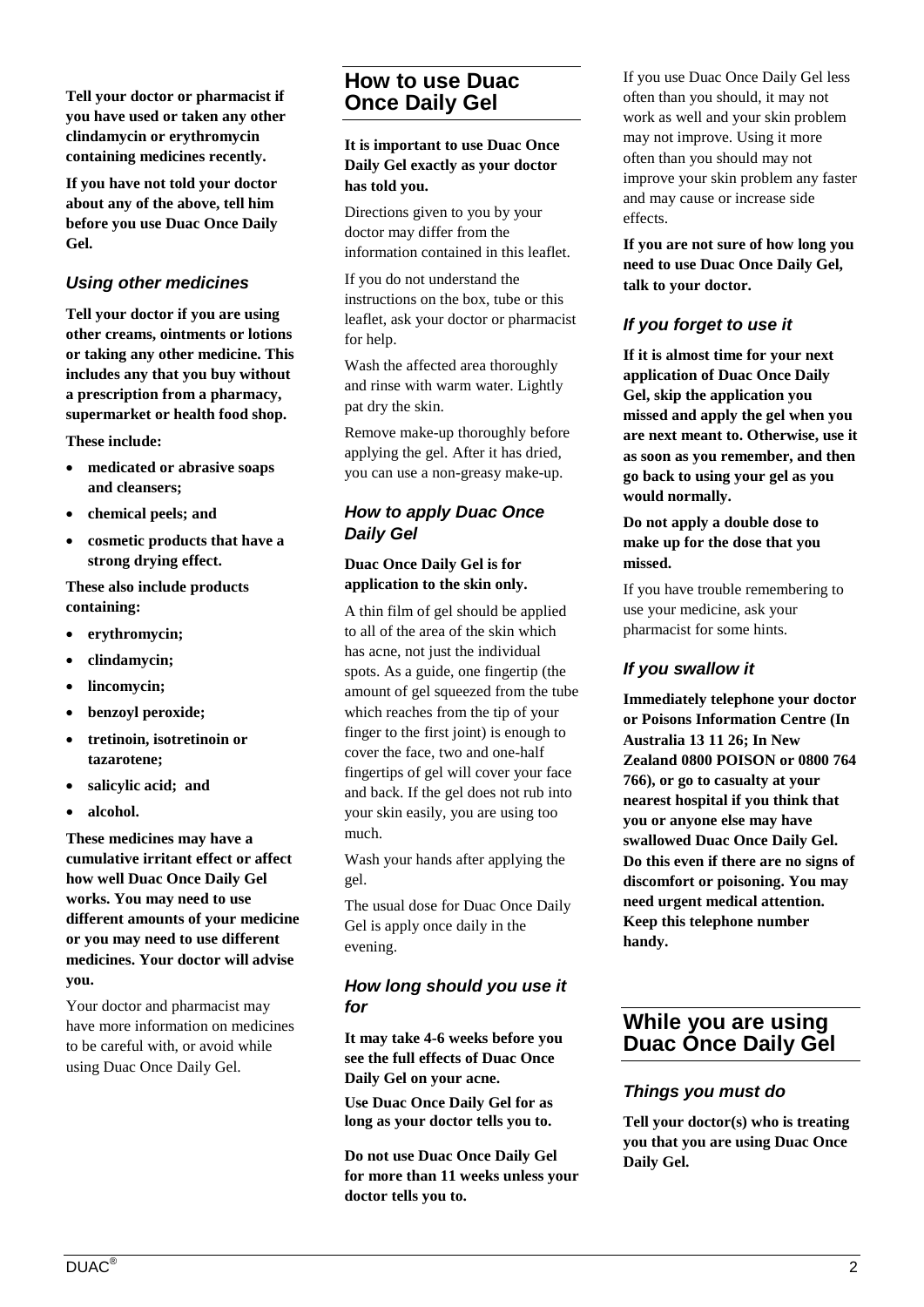**If you feel that Duac Once Daily Gel is not helping your condition, tell your doctor.**

**Tell your doctor if for any reason, you have not used Duac Once Daily Gel exactly as prescribed.**

Otherwise, your doctor may think that it was not effective and change your treatment unnecessarily.

#### **If you become pregnant while using Duac Once Daily Gel, tell your doctor.**

**If you are breastfeeding while using Duac Once Daily Gel, tell your doctor.**

### *Things you must not do*

**Do not give Duac Once Daily Gel to anyone else, even if they have the same symptoms as yours.**

### *Things to be careful of*

**Keep Duac Once Daily Gel away from your lips, eyes, mouth and other mucous membranes. Do not apply to any irritated areas of your skin; for example if you have cuts, grazes, sunburn or eczema.**

**Be careful not to use too much on your neck or other sensitive areas of the skin.**

**Avoid excessive exposure to sunlight. Sunlamps should not be used. Avoid using at high altitudes or where the ground is snowcovered. When exposure to sunlight cannot be avoided, use a sunscreen product and wear protective clothing.**

**Duac Once Daily Gel may bleach hair and coloured fabrics, such as clothing, towels and bed linen. Be careful to avoid contact of Duac Once Daily Gel with hair and coloured fabrics.**

**Do not use occlusive (air or water tight) dressings on areas treated with Duac Once Daily Gel unless necessary. Using occlusive dressing may increase irritation.** 

**Antibiotics may cause a condition that results in severe diarrhoea** 

**and stomach cramps. Although this is unlikely to happen with antibiotics applied to the skin, if you develop stomach cramps or diarrhoea that does not improve or is severe, stop using Duac Once Daily Gel and contact your doctor immediately.**

# **Side effects**

**Tell your doctor if you do not feel well while you are using Duac Once Daily Gel.**

**Duac Once Daily Gel helps most people with acne but it may have unwanted side effects in a few people.**

**All medicines can have side effects. Sometimes they are serious, most of the time they are not. You may need medical treatment if you get some of these side effects.**

#### **Very common side effects:**

At site of application:

- Dry skin
- Skin peeling
- Redness of your skin, especially during the first few weeks of use

These side effects are generally mild.

#### **Common side effects:**

• Headache

At the site of application:

- Skin burning sensation
- Itching
- Skin pain
- Sensitivity to sunlight

#### **Uncommon side effects:**

At the site of application:

- Tingling (paraesthesia)
- Red, itchy skin, rash (dermatitis, erythematous rash)
- Worsening of acne

#### **Rare side effects:**

• Allergic reactions

• nausea, vomiting, diarrhoea, including bloody diarrhoea, stomach pain

At the site of application:

- Skin reactions, discoloration of the skin
- Raised itchy rash (hives)

**If you suffer severe burning, peeling or itching, or other effects not mentioned in this leaflet, you should stop using Duac Once Daily Gel and go back to your doctor for advice.**

## **After using Duac Once Daily Gel**

#### *Storage*

**Duac Once Daily Gel should be stored in the refrigerator at 2°C to 8°C for up to 2 months. Do not freeze.**

**Do not leave it in the car, especially the glovebox, or on windowsills. Do not store Duac Once Daily Gel or any other medicine in the bathroom or near a sink.**

Heat and dampness can destroy some medicines.

#### **Keep Duac Once Daily Gel where young children cannot reach it.**

A locked cupboard at least one and a half metres above the ground is a good place to store medicines.

#### *Disposal*

**If your doctor tells you to stop using Duac Once Daily Gel or it has passed its expiry date, ask your pharmacist what to do with any that is left over.**

## **Product Description**

#### *What it looks like*

**Duac Once Daily Gel is a white to slightly yellow gel that is available**